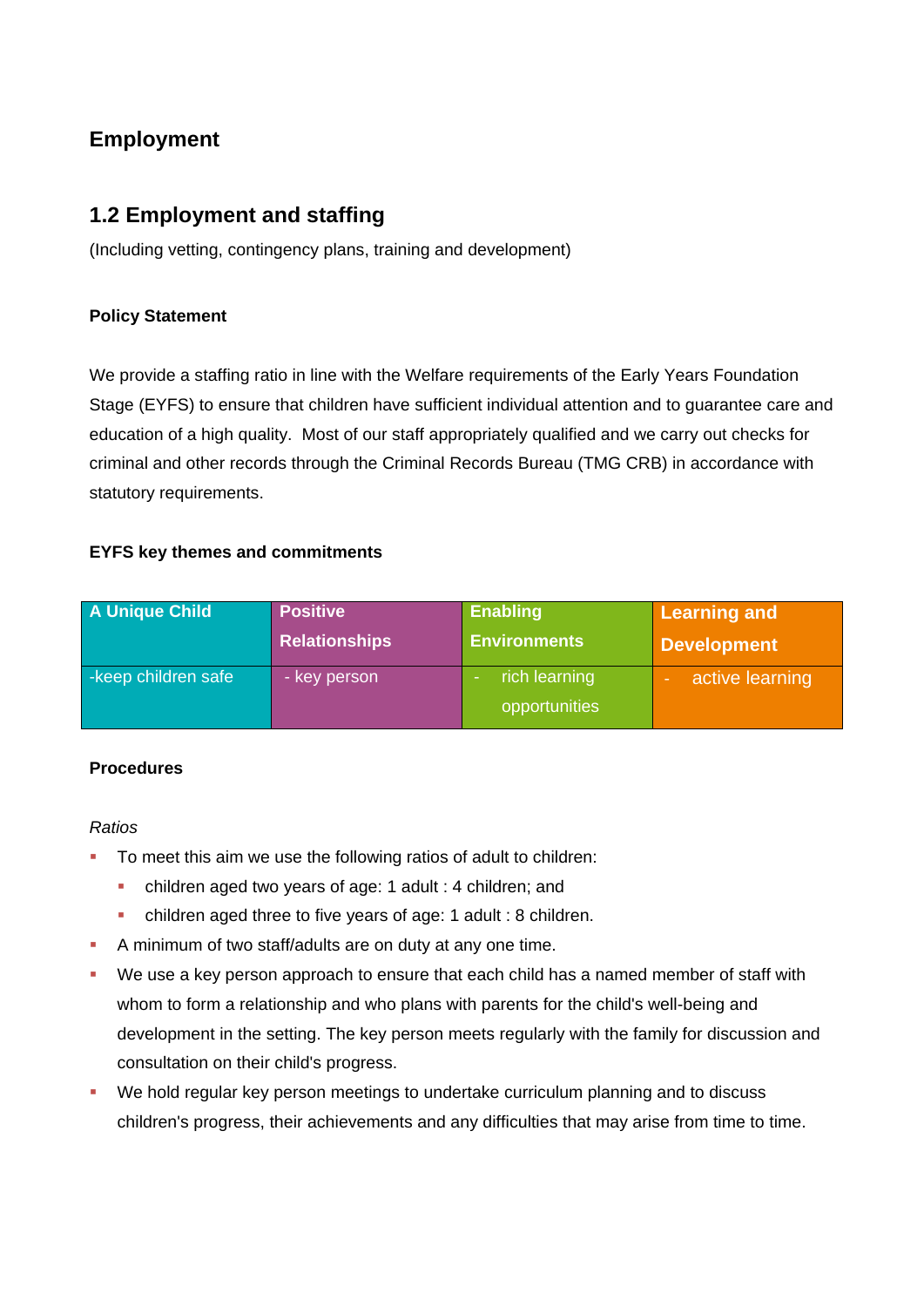#### *Vetting and staff selection*

- We work towards offering equality of opportunity by using non-discriminatory procedures for staff recruitment and selection.
- All staff has job descriptions which set out their staff roles and responsibilities.
- We welcome applications from all sections of the community. Applicants will be considered on the basis of their suitability for the post, regardless of marital status, age, gender, culture, religious belief, ethnic origin or sexual orientation. Applicants will not be placed at a disadvantage by our imposing conditions or requirements that are not justifiable.
- We use Ofsted guidance on obtaining references and enhanced criminal record checks through the Criminal Records Bureau for staff and volunteers who will have unsupervised access to children. This is in accordance with requirements under the Safeguarding Vulnerable Groups Act 2006 for the vetting and barring scheme.
- We keep all records relating to employment of staff and volunteers, in particular those demonstrating that checks have been done, including the date and number of the enhanced CRB check.

#### *Changes to staff*

We inform Ofsted of any changes in the person responsible for our setting.

#### *Training and staff development*

- Our setting managers all hold Montessori teaching diploma Level 4 and all other staff have experience working with children 2 years to 5 years old.
- **Our setting budget allocates resources to training.**
- We provide staff induction training in the two weeks of employment. This induction includes our Health and Safety Policy and Safeguarding Children and Child Protection Policy. Other policies and procedures will be introduced within an induction plan.
- We support the work of our staff by holding termly supervision meetings and annually appraisals.
- We are committed to recruiting, appointing and employing staff in accordance with all relevant legislation and best practice.

*Managing staff absences and contingency plans for emergencies*